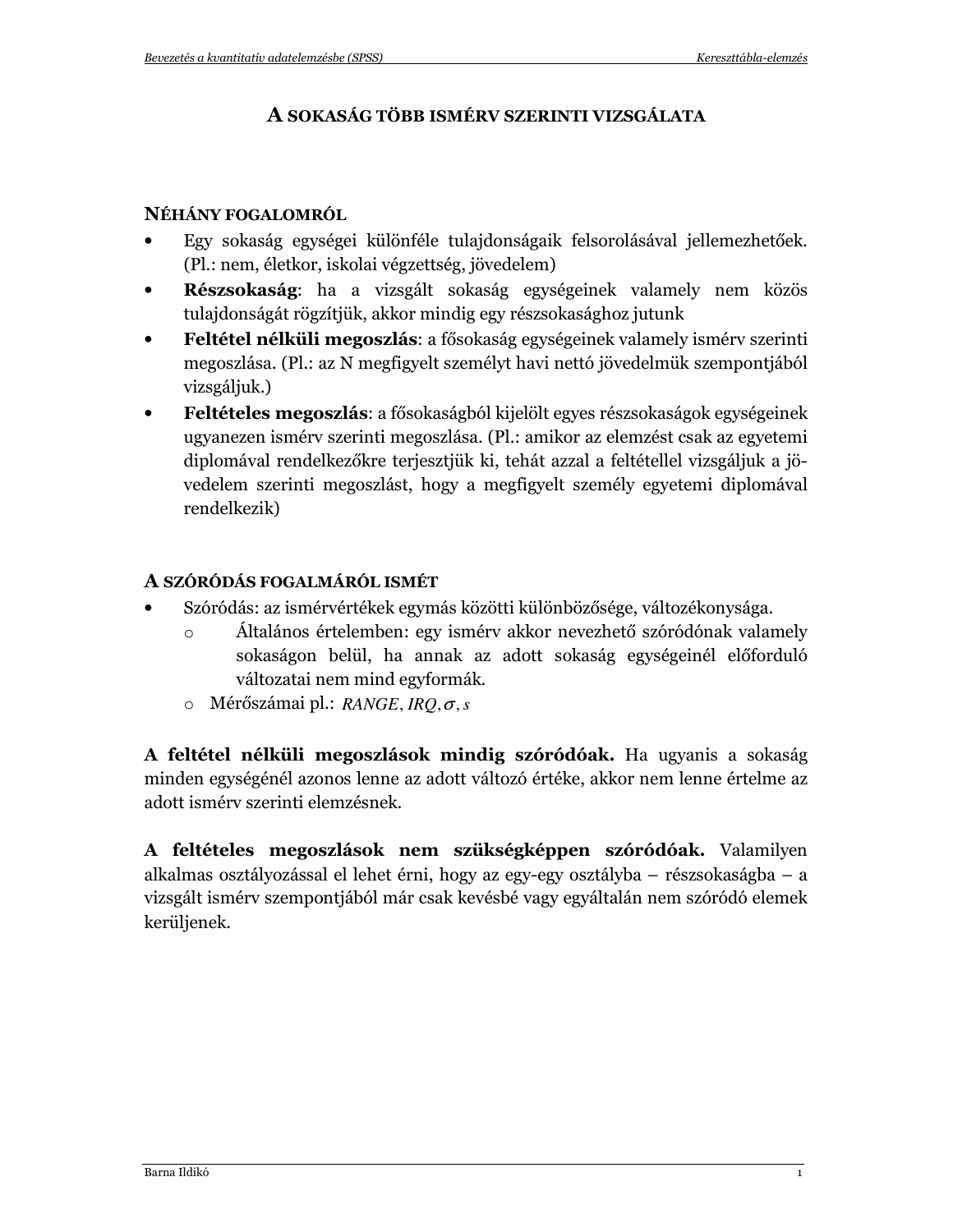## A RÉSZSOKASÁGOKON BELÜLI FELTÉTELES MEGOSZLÁSOK ÉS EZEK VISZONYULÁSA A FELTÉTEL NÉLKÜLI MEGOSZLÁSHOZ

#### Függetlenség

Minden feltételes megoszlás egyforma, s így megegyezik a feltétel nélküli megoszlással.

Példa:

| nem vallásos                 | h     |
|------------------------------|-------|
| vallásos                     |       |
| $\bullet\bullet$<br>osszesen | 100,0 |

Csoportképző ismérv: életkor

A fenti eset áll fenn:

|                              | 50 évesnél fiatalabb | 50 éves vagy<br>idősebb |       |
|------------------------------|----------------------|-------------------------|-------|
| nem vallásos                 | 51,3                 | 51,3                    | 51,3  |
| vallásos                     | -8.7                 | 48,7                    |       |
| $\bullet\bullet$<br>osszesen | 100,0                | 100,0                   | 100,0 |

A részsokaságok képzésére használt csoportképző ismérv és a részsokaságon belüli elemzésre használt ismérv függetlenek egymástól.

## Determinisztikus kapcsolat

Nem minden feltételes eloszlás egyforma és a feltételes megoszlásokon belül nincsen szóródás.

Példa:

|                              | 50 évesnél fiatalabb | 50 éves vagy idősebb |
|------------------------------|----------------------|----------------------|
| nem vallásos                 | 100,0                | 0.0                  |
| vallásos                     | 0.0                  | 100,0                |
| $\bullet\bullet$<br>osszesen | 100,0                | 100,0                |

A részsokaságok képzésére használt csoportképző ismérv és a részsokaságon belüli elemzésre használt ismérv között függvényszerű (determinisztikus) kapcsolat van.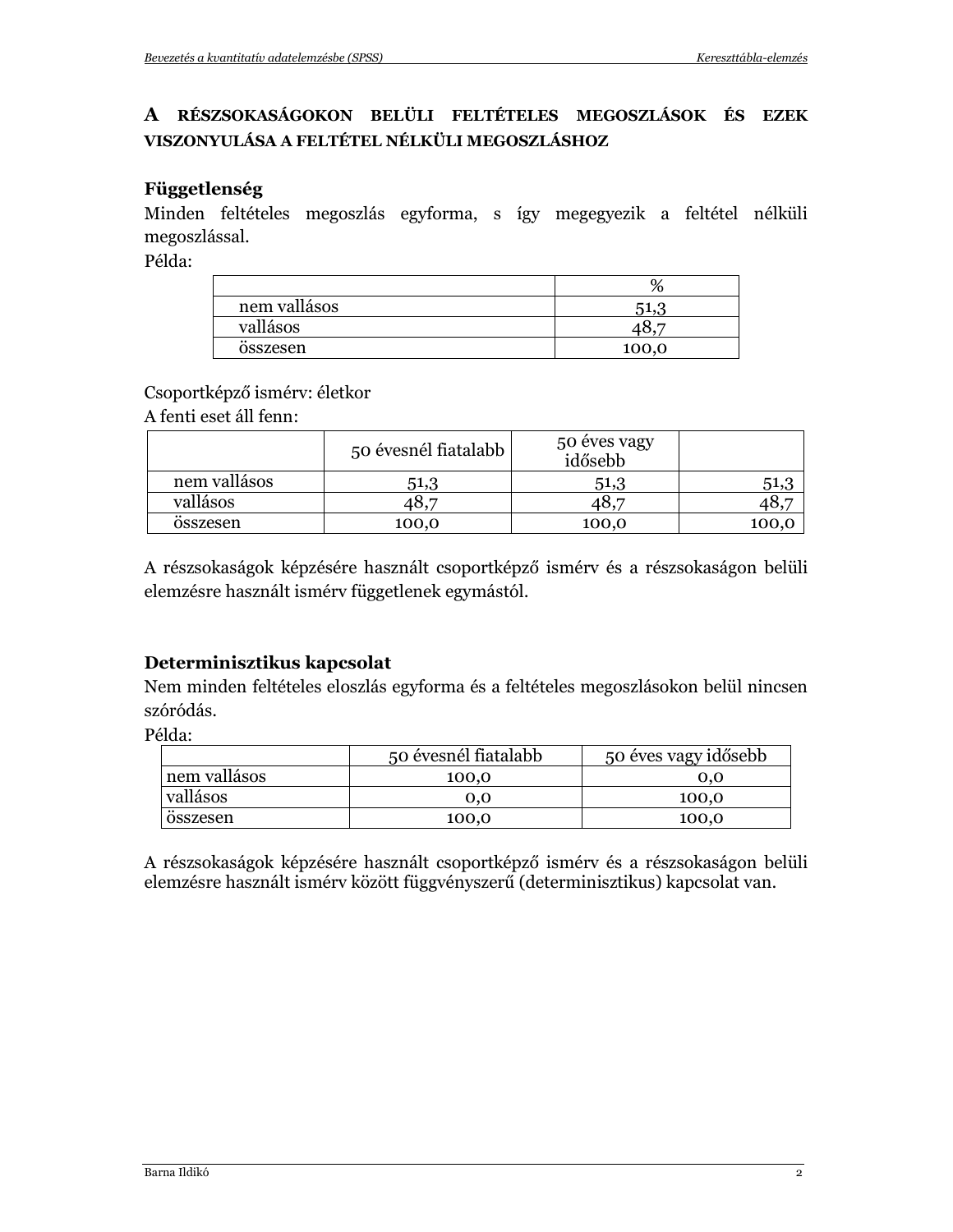#### Sztochasztikus kapcsolat

Nem minden feltételes eloszlás egyforma és a feltételes megoszlásokon belül van szóródás.

Példa:

|              | 50 évesnél<br>fiatalabb | 50 éves vagy<br>idősebb |       |
|--------------|-------------------------|-------------------------|-------|
| nem vallásos | $0.4$ .                 | 33,8                    | 51,3  |
| vallásos     | 35,3                    | 66,2                    |       |
| <br>osszesen | 100,0                   | 100,0                   | 100,0 |

A részsokaságok képzésére használt csoportképző ismérv és a részsokaságon belüli elemzésre használt ismérv között sztochasztikus kapcsolat van.

## Az ismérvek közötti kapcsolat fogalma és fajtái összefoglalva

Két ismérv (X és Y) között háromféle természetű kapcsolat lehet:

1. A két ismérv független egymástól: az X ismérv szerinti hovatartozás ismerete nem ad semmiféle többletinformációt az Y szerinti hovatartozásról az Y szerinti feltétel nélküli megoszláshoz képest.

2. A két ismérv között sztochasztikus kapcsolat van: a megfigyelt sokaság egységeinek X ismérv szerinti hovatartozását ismerve levonható ugyan bizonyos következetés az egységek Y szerinti hovatartozásáról, de az a következtetés nem teljesen egyértelmű.

3. A két ismérv függvényszerű kapcsolatban áll egymással: a vizsgált egységek X szerinti hovatartozásának ismeretében teljes egyértelműséggel megmondható azok Y szerinti hovatartozása is.

## A megválaszolandó alapkérdések

- $1.$ Van-e kapcsolat a vizsgált ismérvek között? (minta vs. teljes populáció)
- Milyen erős ez a kapcsolat?  $2.$ Hol helyezkedik el a két lehetséges szélsőség, a kapcsolat teljes hiánya (függetlenség) és a lehető legerősebb (függvényszerű) kapcsolat között?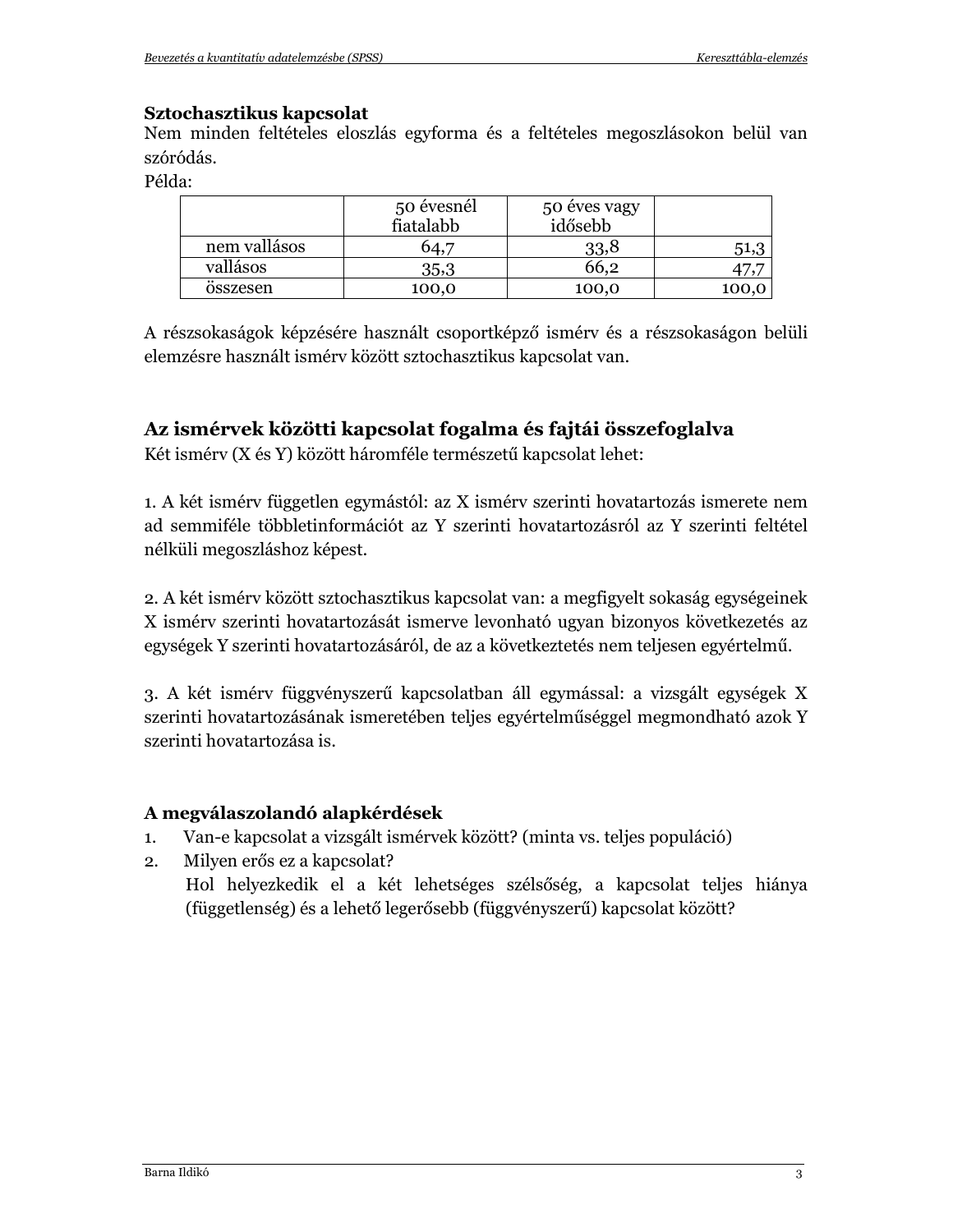#### KAPCSOLAT-FAJTÁK EGYIDEJŰLEG VIZSGÁLT KÉT **ISMÉRV**  $A\mathbf{Z}$ **JELLEGE/MÉRÉSI SZINTJE SZERINT:**

- Asszociáció(s kapcsolat): mindkét ismérv nominális- vagy ordinális mérési  $1.$ szintű.
- Vegyes kapcsolat: az egyik vizsgált ismérv legalább intervallum mérési szintű, a  $2.$ másik maximum ordinális mérési szintű.
- Korreláció(s kapcsolat): mindkét vizsgálat ismérv legalább intervallum mérési  $3.$ szintű.
- Rangkorrelációs(s kapcsolat): mindkét változó sorrendi skálán mérhető.  $4.$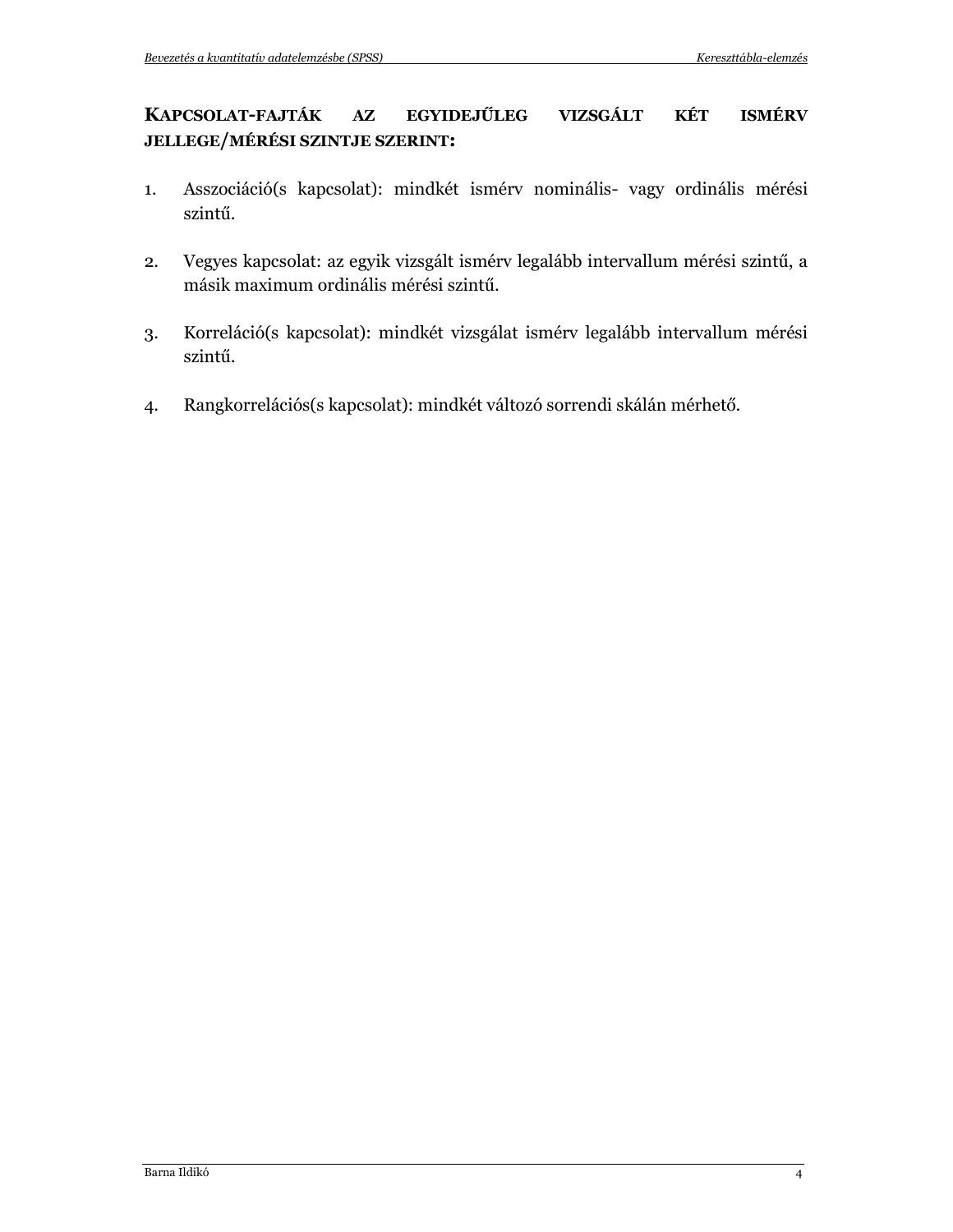### A HIPOTÉZISVIZSGÁLATRÓL

- A populációval kapcsolatban hipotéziseket fogalmazhatunk meg. Ez vonatkozhat a populáció eloszlására, illetve egy paraméterére.
- Hipotézisvizsgálat: annak meghatározása, hogy ezek a feltevések, tényleg teljesülnek-e a valóságban.
- Feltevésünket nullhipotézis formájában fogalmazzuk meg. A nullhipotézissel szembeni hipotézist alternatív hipotézisnek nevezzük.
- Kérdésünk: Mennyire valószínű az amit megfigyeltünk, ha a null-hipotézis igaz?
- $H_0$ =igaz és a megfigyelések valószínűsége kicsi  $\Rightarrow$  elvetjük a **nullhipotézist** (Ez nem jelenti azt, hogy a hipotézis nem igaz, csak annyit, hogy nincs okunk elfogadni.)
- $H_0$ =igaz és a megfigyelések valószínűsége nagy  $\Rightarrow$  elfogadjuk a **nullhipotézist** (Ez nem jelenti azt, hogy a hipotézis igaz, csak annyit, hogy nincs okunk elvetni.)

## **SZIGNIFIKANCIASZINT**

Mennyire valószínű, hogy a mintában tapasztalt összefüggést pusztán a mintavételi hiba okozza.

Tehát egy összefüggés 0,05-ös szignifikanciája annyit jelent, hogy legfeljebb 5 százalék valószínűséggel kaphatnánk pusztán a mintavételi hibából eredően olyan erős összefüggést, amilyet megfigyeltünk, feltéve, hogy a nullhipotézis igaz.

# $A \chi^2$ -PRÓBA

 $H_0$ : a két változó független

$$
\chi^2 = \sum_{\substack{\text{min, den} \\ \text{cella}}} \frac{(f_o - f_e)^2}{f_e}
$$
, ahol $f_o$ a ténylegesen megfigyelt gyakoriság (observed)

 $f_e$  a függetlenség esetén várt gyakoriság (expected)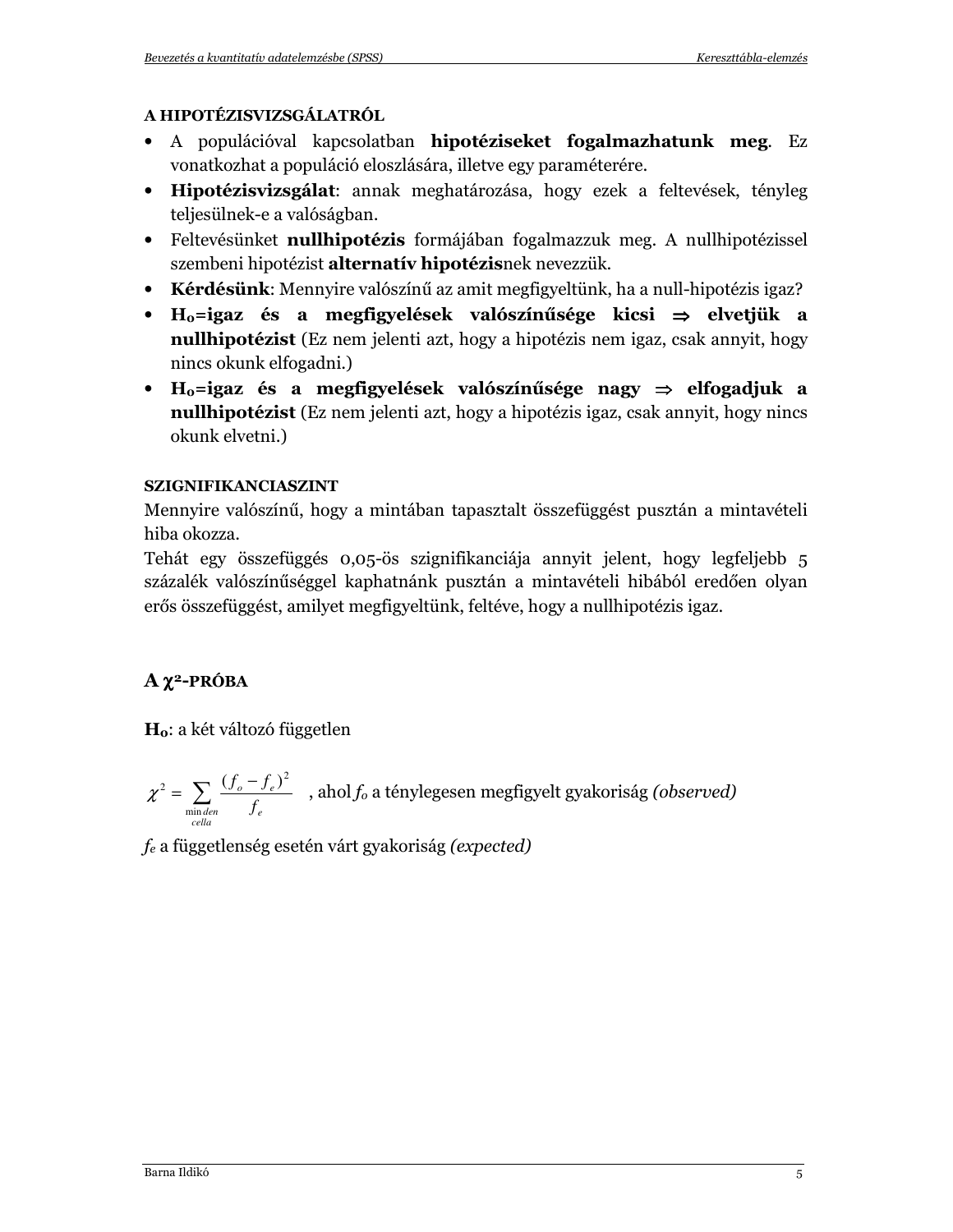A várható cellagyakoriságok

 $\frac{1}{100}$ 

 $18 = \frac{30 \cdot 60}{ }$  $\overline{100}$ 

#### χ<sup>2</sup>-STATISZTIKA KISZÁMÍTÁSA

#### Megfigyelt cellagyakoriságok

NEM a kérdezett neme by TEMPL volt-e templomban

|              | volt | nem<br>volt | <br>osszesen |
|--------------|------|-------------|--------------|
| férfi        | 20   | 50          | 70           |
| nő           | 20   | 10          | 30           |
| <br>osszesen | 40   | 60          | 100          |

#### Várható cellagyakoriságok (független tábla)

| NEM a kérdezett neme by TEMPL volt-e templomban | kiszámítása |                                |          |                                       |
|-------------------------------------------------|-------------|--------------------------------|----------|---------------------------------------|
|                                                 | volt        | nem<br>$\frac{1}{\text{volt}}$ | összesen | $28 = \frac{70 \cdot 40}{100}$<br>100 |
| férfi                                           | 28          | 42                             | 70       |                                       |
| nő                                              | 12          | 18                             | 30       | $42 = \frac{70 \cdot 60}{100}$        |
| összesen                                        | 40          | 60                             | 100      | $12 = \frac{30.40}{ }$                |
|                                                 |             |                                |          | 100                                   |

$$
\chi^2 = \frac{(20-28)^2}{28} + \frac{(50-42)^2}{42} + \frac{(20-12)^2}{12} + \frac{(10-18)^2}{18} = 12,70
$$

 $df = (C-1)(R-1)$ 

A x<sup>2</sup>-eloszlás táblázatában a következő értékek szerepelnek az 1 szabadságfok mellett

| df | .99   | .98   | .95   | .90   | .80   | .70 | .50  | .30   | .20 | .10                     | .05 | .02 | .001               |
|----|-------|-------|-------|-------|-------|-----|------|-------|-----|-------------------------|-----|-----|--------------------|
|    | .0001 | .0006 | .0039 | .0158 | .0642 | 148 | .455 | 1.074 |     | $1.642$   2.706   3.841 |     |     | 5.412 6.635 10.827 |

A példánkban számolt 12,7-es khí-négyzet értéket a mintáknak kevesebb, mint 1 ezrelékében várhatnánk. Azaz, ekkora khí-négyzet értéknek 0,001-nél kisebb a valószínűsége, ha véletlen mintavételt alkalmazunk, s ha a változók függetlenek az alapsokaságban. Ha azonban ennyire valószínűtlen, hogy a megfigyelt eltérés pusztán a mintavételi hibából eredjen, akkor hajlunk a nullhipotézis elvetésére, és inkább úgy döntünk, hogy összefüggés van a változók között.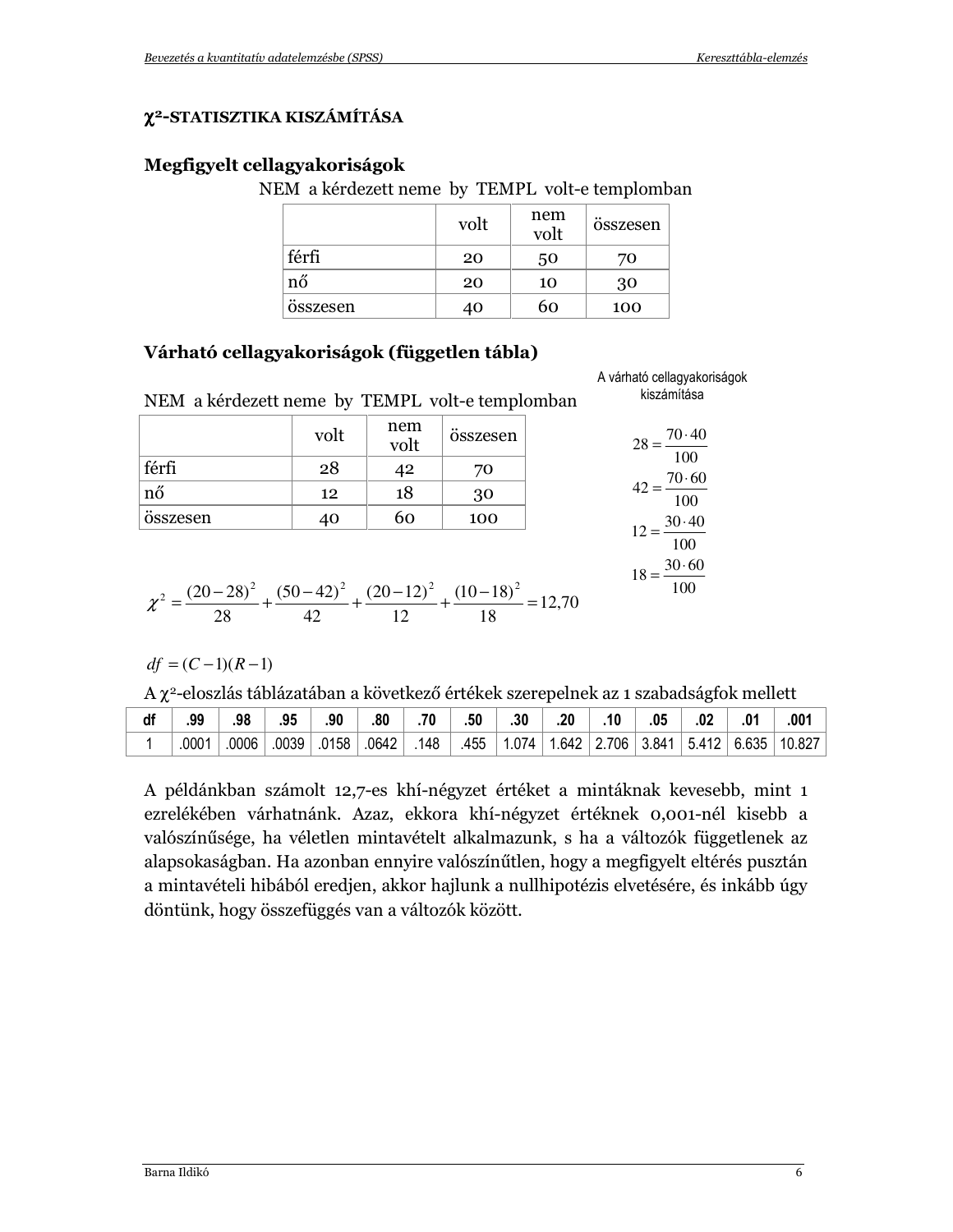## PHI ÉS CRAMER'S V

 $\chi^2$ alapú asszociációs mérőszám

$$
\varphi = \sqrt{\frac{\chi_p^2}{N}} \qquad \text{Cramer's V} = \sqrt{\frac{\chi_p^2}{N(q-1)}} \text{ , and } q = \min(R, C)
$$

Tehát, ha a sorok, vagy az oszlopok száma 2, akkor a két mérőszám értéke megegyezik.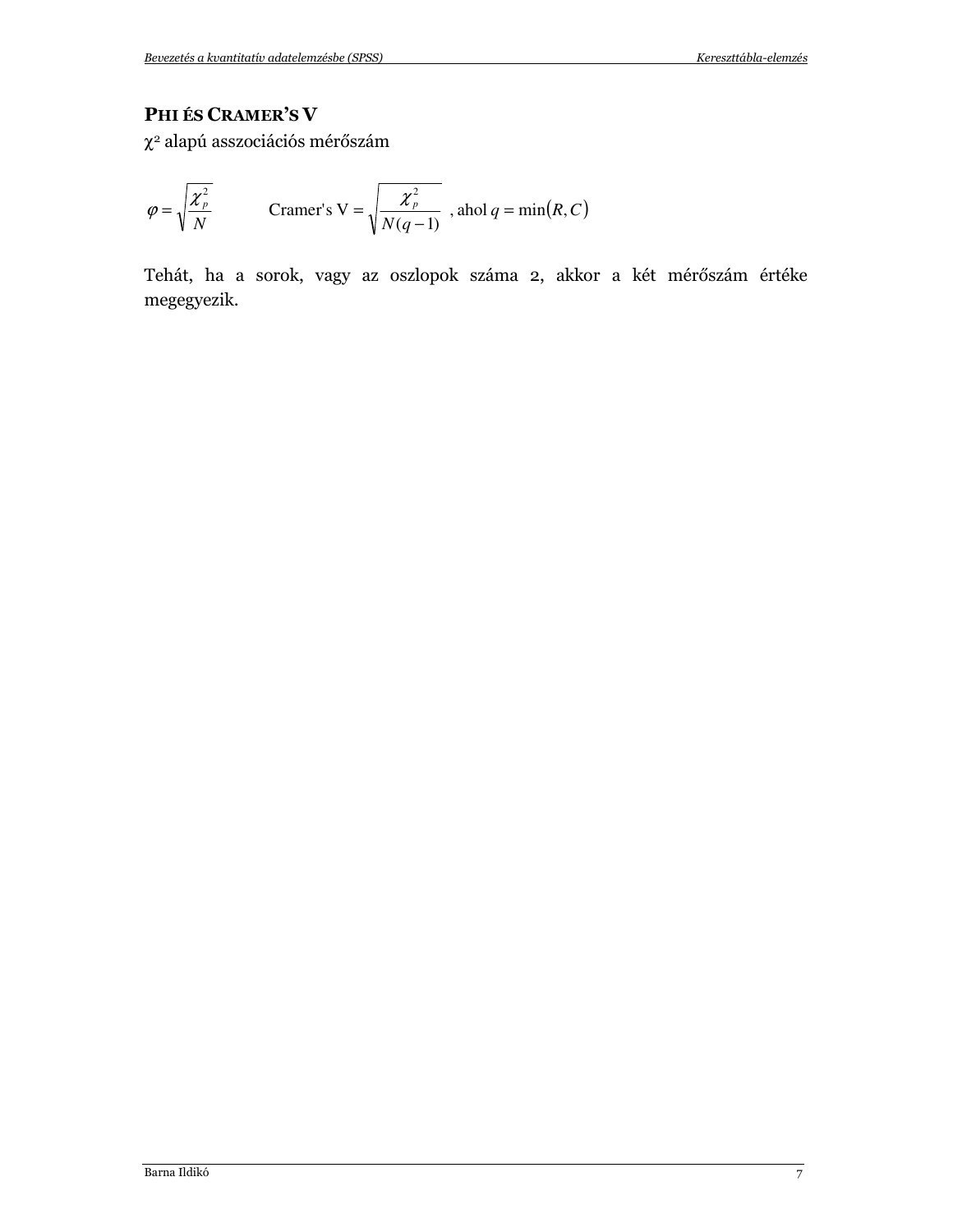#### A PRE-MODELL (PROPORTIONATE REDUCTION OF ERROR)

mennyire segíti az egyik változó ismerete a másik értékének az előrejelzését

#### λ (LAMBDA ASSZOCIÁCIÓS MÉRŐSZÁM)

mekkora aránylagos hibacsökkenést okoz az egyik változó értékeinek megtippelésében a másik változó értékének ismerete (értéke o és 1 közé eshet)

 $\lambda = \frac{\text{hibacsökkenés a kétváltozós eloszlás ismeretében}}{\text{hibák száma az egyváltozós eloszlás ismeretében}}$ 

|                   | férfi | nő   | összesen |
|-------------------|-------|------|----------|
| alkalmazásban áll | 900   | 200  | 1100     |
| munkanélküli      | 100   | 800  | 900      |
| összesen          | 1000  | 1000 | 2000     |

ha meg kellene tippelnünk az emberekről, hogy alkalmazásban állnak-e vagy munkanélküliek, és csak ennek a változónak az eloszlását ismernénk, akkor mindig "alkalmazásban állt" mondanánk, és így 2000-ből 900-szor tévednénk.

ha most úgy kellene tippelnünk, hogy előtte megmondanák az illető nemét, akkor a férfiaknál az "alkalmazásban állra", míg a nőknél a "munkanélkülire" tippelnénk, és így 2000-ből 300-szor tévednénk

ekkor  $\lambda = \frac{600}{900} = 0.67$ 

#### A lambda mérőszám nem szimmetrikus

ha meg kellene tippelnünk az emberekről, hogy milyen neműek, és csak ennek a változónak az eloszlását ismernénk, akkor mindegy lenne, hogy mit mondunk mindig, de mindenképpen 2000-ből 1000-szer tévednénk.

ha most úgy kellene tippelnünk, hogy előtte megmondanák, hogy az illető alkalmazásban áll-e, akkor az alkalmazásban állóknál mindig "férfi"-re, míg az alkalmazásban nem állóknál mindig a "nő"-re tippelnénk, és így 2000-ből 300szor tévednénk

ekkor  $\lambda = \frac{700}{1000} = 0.7$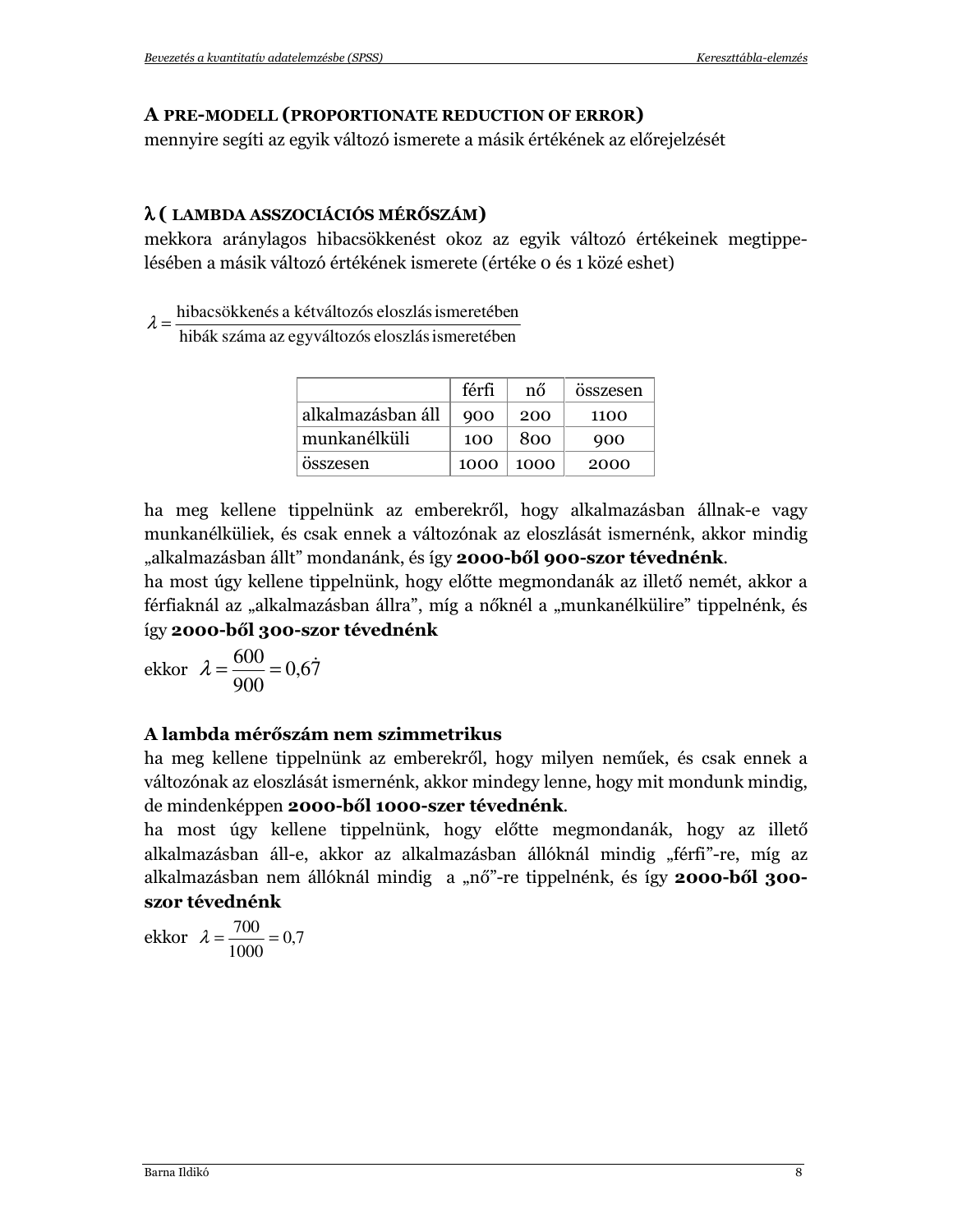### γ (GAMMA ASSZOCIÁCIÓS MÉRŐSZÁM)

 $\gamma = \frac{egyez\ddot{o} - ellentétes}{egyez\ddot{o} + ellentétes}$ 

(értéke –1 és 1 közé eshet, így értéke nem csak a változók közötti összefüggés erősségéről, hanem irányáról is informál)

|                         | alsó osztály | $\vert$ középosztály $\vert$ felsőosztály |     |
|-------------------------|--------------|-------------------------------------------|-----|
| alacsony előítéletesség | 200          | 400                                       | 700 |
| közepes előítéletesség  | 500          | 900                                       | 400 |
| magas előítéletesség    | 800          | 300                                       | 100 |

egyező nagyságviszonyú párok száma = mindegyik cellában az elemek számát megszorozzuk az alatta és egyben tőle jobbra fekvő cellában lévő elemek számának összegével, majd ezeket összeadjuk

 $200 (900 + 400 + 300 + 100) + 400 (400 + 100) + 500 (300 + 100) + 900 \cdot 100 =$ 830 000

ellentétes nagyságviszonyú párok száma = mindegyik cellában az elemek számát megszorozzuk az alatta és egyben tőle balra fekvő cellában lévő elemek számának összegével, majd ezeket összeadjuk

 $700 (900 + 500 + 300 + 800) + 400 (500 + 800) + 400 (300 + 800) + 900 \cdot 800 = 3$ 430 000

ekkor  $\gamma = \frac{830000 - 3430000}{830000 + 3430000} = -0.61$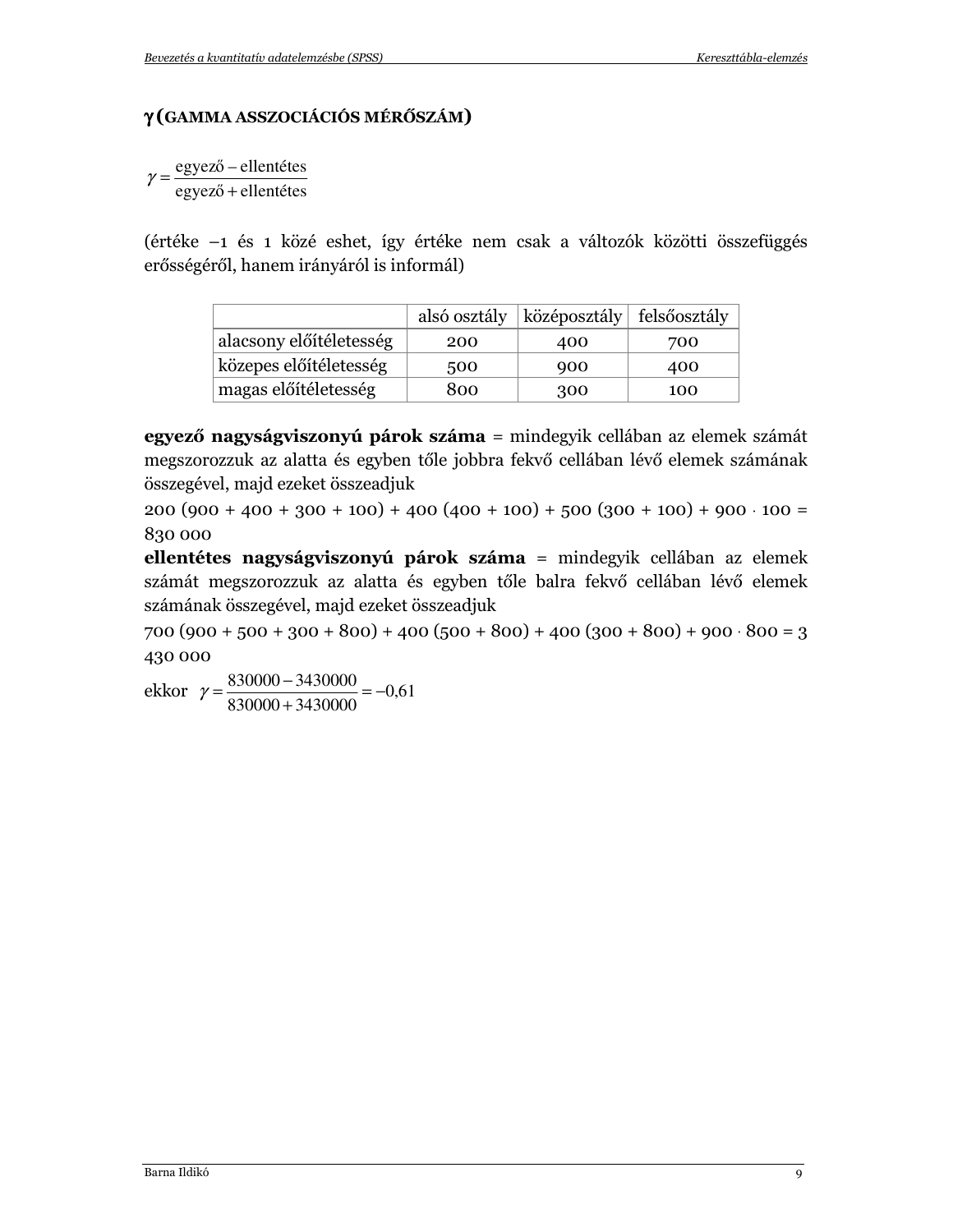#### Kereszttábla készítése az SPSS-ben

#### Statistics  $\rightarrow$  Summarize  $\rightarrow$  Crosstabs ...  $\rightarrow$

Suppress tables: a kereszttáblát nem, csak a statisztikákat közli

A 'Crosstabs' ablakon belül lehetőségünk van arra, hogy beállítsuk, milyen adatokat akarunk a cellákban megjeleníteni: Cells ...

- Counts ...
	- $\bullet$  Observed: a megfigyelt gyakoriságok
	- $\triangle$  Expected: a várt<sup>1</sup> gyakoriságok
- Percentiges ...
	- Row (sor): sorszázalék
	- Column (oszlop): oszlopszázalék
	- Total (teljes): totálszázalék. Az adott cellába eső esetek aránya az összes megfigyelthez képest.

A 'Crosstabs' ablakon belül lehetőségünk van, hogy különböző statisztikákat kérjünk. Ezek elsősorban a változóink közötti összefüggés meglétének, illetve bizonyos statisztikáknál az összefüggés nagyságának mérésére szolgáló mérőszámok. Statistics ...

- Chi-square
- Correlation: Pearson's R: két, legalább intervallum szintű, változó lineáris összefüggésének mérésére alkalmas mérőszám. Értéke a [-1; 1] zárt intervallumba esik. A negatív értékek negatív (az egyik változó értékének emelkedésével a másik értéke csökken), a pozitívak pozitív összefüggést jelentenek (az egyik változó értékének emelkedésével a másik értéke is nő), ahol a -1 és 1 a teljes lineáris meghatározottságot a 0 pedig azt jelenti, hogy a két változó között nincs lineáris összefüggés vagy más szavakkal a két változó korrelálatlan. Mivel azonban kereszttáblaelemzéssel legfeljebb ordinális mérési szintű változók összefüggését vizsgáljuk, ezt a statisztikát itt sohasem használjuk.
- Nominal Data (nominális adatok)
	- ◆ Phi and Cramer's V: Phi és Cramer's V asszociációs mérőszámok kérése
	- Lambda: lambda asszociációs mérőszám kérése
- Ordinal Data (ordinális adatok)
	- Gamma: gamma asszociációs mérőszám kérése

 $^{1}$  A várt gyakoriság az adott cellába eső megfigyelések száma a sor- és az oszlopváltozó függetlensége esetén.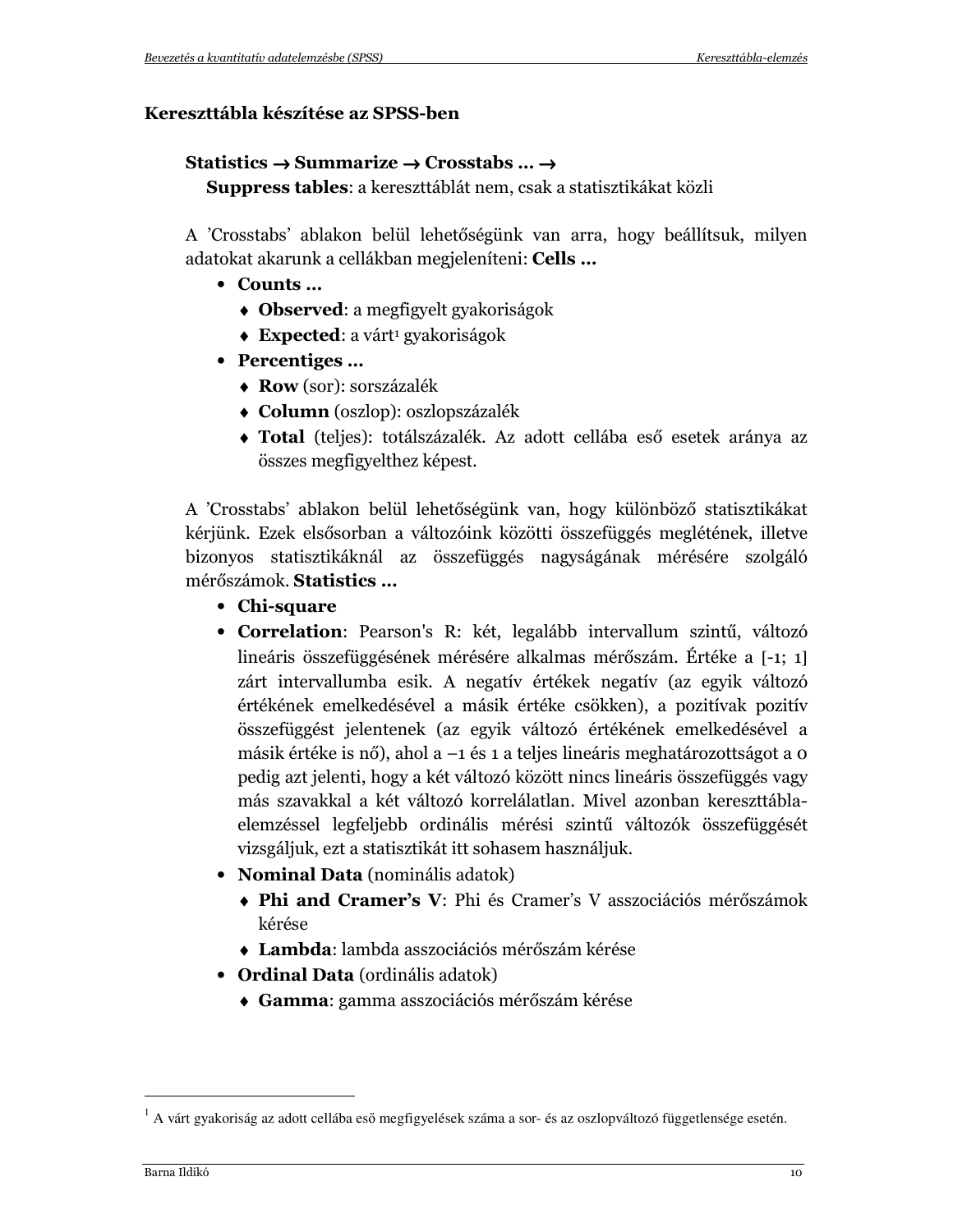## **MINTAELEMZÉS**

# Kereszttábla-elemzés nominális független változóval

|                                                  |                                                  |                                                                                          |                                                                           |                                             |                                      | TEMPLOM milyen gyakran jár templomba by FELEKEZ milyen vallású |                             |
|--------------------------------------------------|--------------------------------------------------|------------------------------------------------------------------------------------------|---------------------------------------------------------------------------|---------------------------------------------|--------------------------------------|----------------------------------------------------------------|-----------------------------|
|                                                  | Count                                            | FELEKEZ<br>$\mathbf{I}$                                                                  |                                                                           |                                             |                                      | Page 1 of 1                                                    |                             |
| <b>TEMPLOM</b>                                   |                                                  | Row Pct   római ka reformát görög ka evangéli<br>Col Pct  t.<br>$1,00$  <br>$\mathbf{I}$ | us t.<br>$2,00$  <br>$\frac{1}{2}$                                        |                                             | kus<br>3,00 4,00 Total               | Row                                                            |                             |
| soha                                             | ,00                                              | 930<br>32,1                                                                              | 384<br>$67, 1$   27,7   1,9<br>$\begin{array}{cccc} 1 & 40,1 \end{array}$ | 27<br>$\mathbf{I}$<br>14,9                  | 44<br>3, 2<br>32,6                   | 1385<br>33, 2                                                  |                             |
| ritkán                                           | 1,00                                             | 1562<br>70,1<br>54,0                                                                     | ------<br>482  <br>$\mathbf{L}$<br>$121,6$ $5,2$<br>$\vert$ 50,3 $\vert$  | 116<br>64,1                                 | 68<br>3,1<br>50, 4                   | 12228<br>53,5                                                  |                             |
| gyakran                                          | 2,00                                             | 402<br>13, 9                                                                             | 92<br>$72,4$   16,6   6,8<br>9,6                                          | 38<br>$\mathbf{L}$<br>21,0<br>------+------ | 23<br>4,1<br>17,0<br>$-----++$       | 555<br>13, 3                                                   |                             |
|                                                  | Column<br>Total                                  | 2894                                                                                     | 958                                                                       | 181                                         | 135<br>$69, 4$ $23, 0$ $4, 3$ $3, 2$ | 4168<br>100,0                                                  |                             |
|                                                  | Chi-Square                                       |                                                                                          | Value                                                                     |                                             | DF<br>$- - - -$                      |                                                                | Significance                |
| Pearson<br>Likelihood Ratio<br>Linear-by-Linear  | Association                                      |                                                                                          | 58,90508<br>62,39757<br>,11881                                            |                                             | 6<br>6<br>$\mathbf{1}$               |                                                                | ,00000<br>,00000<br>,73033  |
| Minimum Expected Frequency - 17,976              |                                                  |                                                                                          |                                                                           |                                             |                                      |                                                                |                             |
| Statistic                                        |                                                  |                                                                                          | Value                                                                     |                                             | ASE1                                 | Val/ASE0<br>البابيات ببابات بنابيات                            | Approximate<br>Significance |
| Phi<br>Cramer's V                                |                                                  |                                                                                          | ,11888<br>,08406                                                          |                                             |                                      |                                                                | ,00000<br>,00000            |
| Lambda :<br>symmetric<br>Goodman & Kruskal Tau : | with TEMPLOM dependent<br>with FELEKEZ dependent |                                                                                          | ,00000<br>,00000<br>,00000                                                |                                             | ,00000<br>,00000<br>,00000           |                                                                |                             |
|                                                  | with TEMPLOM dependent<br>with FELEKEZ dependent |                                                                                          | ,00687<br>,00440                                                          |                                             | ,00172<br>,00153                     |                                                                | ,00000<br>,00000            |

Number of Missing Observations: 329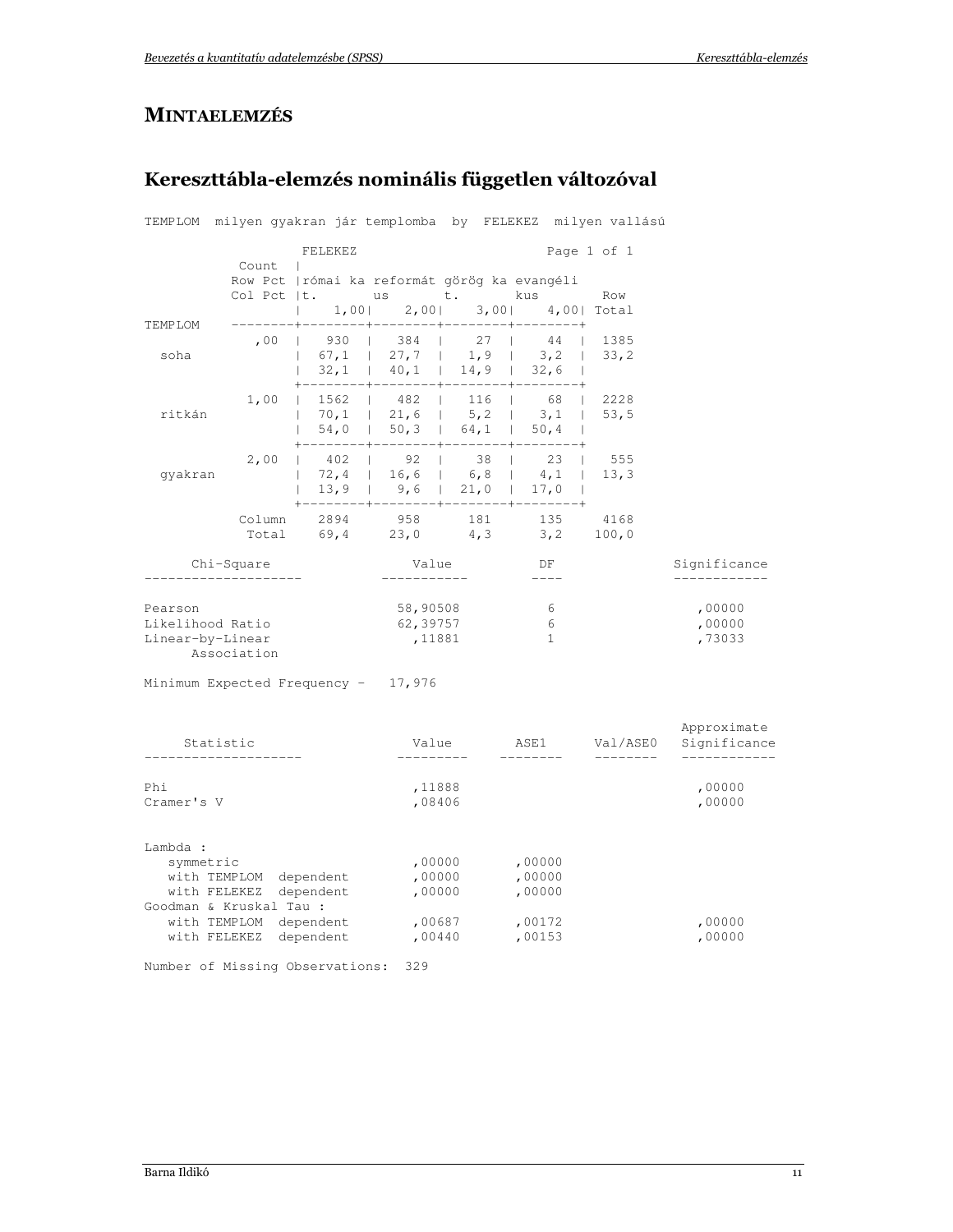A kereszttábla segítségével a felekezet és a templomba járás gyakoriságának összefüggését vizsgáljuk. Fontos, hogy mivel független változónk nominális, az elemzéskor nem beszélhetünk tendenciákról, így ugorva át bizonyos százalékokat.

#### 1. Hipotézis

Hipotézisünk az, hogy a római katolikusok és a görög katolikusok gyakrabban, míg a reformátusok és az evangélikusok ritkábban járnak templomba.

#### 2. Figyelmeztetés

Nincsen figyelmeztetés, tehát nincs olyan cella, ahol a függetlenség esetén várható elemszám 5-nél kisebb.

#### 3. Van-e összefüggés a változók között?

Mivel a khí-négyzet próba szignifikanciája 0,00000, tehát kisebb, mint 0,05, ezért elvetjük a khí-négyzet próba nullhipotézisét, vagyis van összefüggés a változók között.

#### 4. Milyen erős az összefüggés a változók között?

A Cramer's V értéke 0,08, tehát a változók között gyenge erősségű összefüggés van.

#### 5. A függő és független változó

A független változó a felekezet, a függő változó a templomba járás gyakorisága. Tehát az egy sorban lévő oszlopszázalékokat hasonlítjuk majd össze.

#### 6. Elemzés

A templomba soha nem járók aránya a görög katolikusok között a legalacsonyabb (14,9) százalék), a római katolikusok és az evangélikusok között közel egyenlő (32,1, illetve 32,6 százalék) és a reformátusok között a legmagasabb (40,1 százalék).

A templomba ritkán járók aránya nem különbözik olyan nagyon egymástól a különböző felekezetűek esetében. Azt mondhatjuk, hogy a reformátusok és az evangélikusok között egyenlő arányban szerepelnek (50,3, illetve 50,4 százalék), a római katolikusok között valamennyivel magasabb (54,0 százalék) és a görög katolikusok között a legmagasabb (64,1 százalék).

A gyakran templomba járók aránya a görög katolikusok között a legmagasabb (21 százalék), az evangélikusok között valamivel alacsonyabb (17 százalék), a római katolikusok között ennél is alacsonyabb (13,9 százalék) és a reformátusok között pedig a legalacsonyabb (9,6 százalék).

#### 7. Végkövetkeztetés

A tábla elemzése alapján tehát azt mondhatjuk, hogy a leggyakrabban a görög katolikusok járnak templomba, közöttük mind a ritkán, mind a gyakran templomba járók aránya a legmagasabb. Utánuk az evangélikusok következnek, akik között a templomba soha nem járók aránya ugyan megegyezik a katolikusok közöttivel, de a gyakran templomba járók 3,1 százalékponttal nagyobb arányban szerepelnek közöttük. Harmadik helyen a római katolikusok állnak. Míg a reformátusok a többiektől lemaradva állnak az utolsó helyen: közöttük a legalacsonyabb a gyakran templomba járók és legmagasabb a soha templomba járók aránya.

Hipotézisünk tehát csak részben igazolódott be.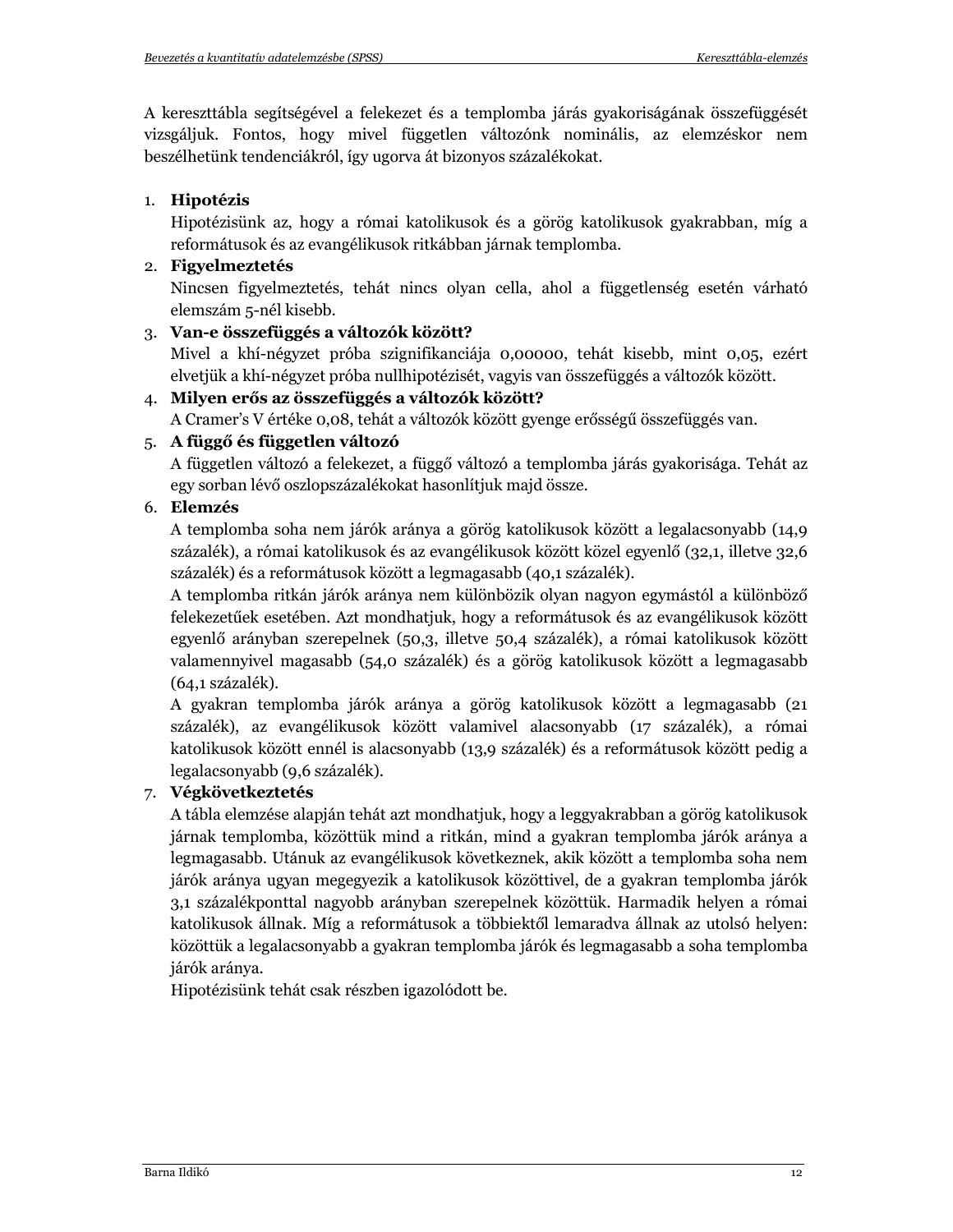# Kereszttábla-elemzés ordinális független változóval

|                  | TEMPLOM milyen gyakran jár templomba by KOR4 4 kategóriás életkor |                                               |           |  |                                      |             |              |
|------------------|-------------------------------------------------------------------|-----------------------------------------------|-----------|--|--------------------------------------|-------------|--------------|
|                  |                                                                   | KOR4                                          |           |  |                                      | Page 1 of 1 |              |
|                  | Count                                                             |                                               |           |  |                                      |             |              |
|                  |                                                                   | Row Pct   18-34 év 35-49 év 50-64 év 65+ éves |           |  |                                      |             |              |
|                  |                                                                   | Col Pct   es es es                            |           |  |                                      | Row         |              |
|                  |                                                                   |                                               |           |  | 1,00  2,00  3,00  4,00  Total        |             |              |
| TEMPLOM          |                                                                   |                                               |           |  |                                      |             |              |
|                  |                                                                   | ,00   512   489   309   236   1546            |           |  |                                      |             |              |
| soha             |                                                                   | $\vert$ 33,1   31,6   20,0   15,3   35,1      |           |  |                                      |             |              |
|                  |                                                                   |                                               |           |  | $41,3$   38,6   29,0   28,2          |             |              |
|                  | 1,00                                                              | 651   695   564   381   2291                  |           |  |                                      |             |              |
| ritkán           |                                                                   |                                               |           |  |                                      |             |              |
|                  |                                                                   |                                               |           |  |                                      |             |              |
|                  | 2,00                                                              | 78   84   191   219   572                     |           |  | -------+--------+--------+-------+   |             |              |
| qyakran          |                                                                   |                                               |           |  |                                      |             |              |
|                  |                                                                   | 6, 3                                          |           |  |                                      |             |              |
|                  |                                                                   | Column 1241 1268 1064 836 4409                |           |  | .-------+--------+-------+---------- |             |              |
|                  |                                                                   | Total 28,1 28,8 24,1 19,0 100,0               |           |  |                                      |             |              |
| Chi-Square       |                                                                   |                                               | Value     |  | DF                                   |             | Significance |
|                  |                                                                   |                                               |           |  |                                      |             |              |
| Pearson          |                                                                   |                                               | 264,14757 |  | 6                                    |             | ,00000       |
| Likelihood Ratio |                                                                   |                                               | 255,71545 |  | 6                                    |             | ,00000       |
| Linear-by-Linear |                                                                   |                                               | 168,88022 |  | $\mathbf{1}$                         |             | ,00000       |
| Association      |                                                                   |                                               |           |  |                                      |             |              |

Minimum Expected Frequency - 108,458

| Statistic                       | Value            | ASE1   | Val/ASE0 | Approximate<br>Significance |
|---------------------------------|------------------|--------|----------|-----------------------------|
| Phi<br>Cramer's V               | ,24477<br>,17308 |        |          | ,00000<br>,00000            |
| Gamma                           | ,24008           | ,01948 | 12,01473 | ,00000                      |
| Number of Missing Observations: | 88               |        |          |                             |